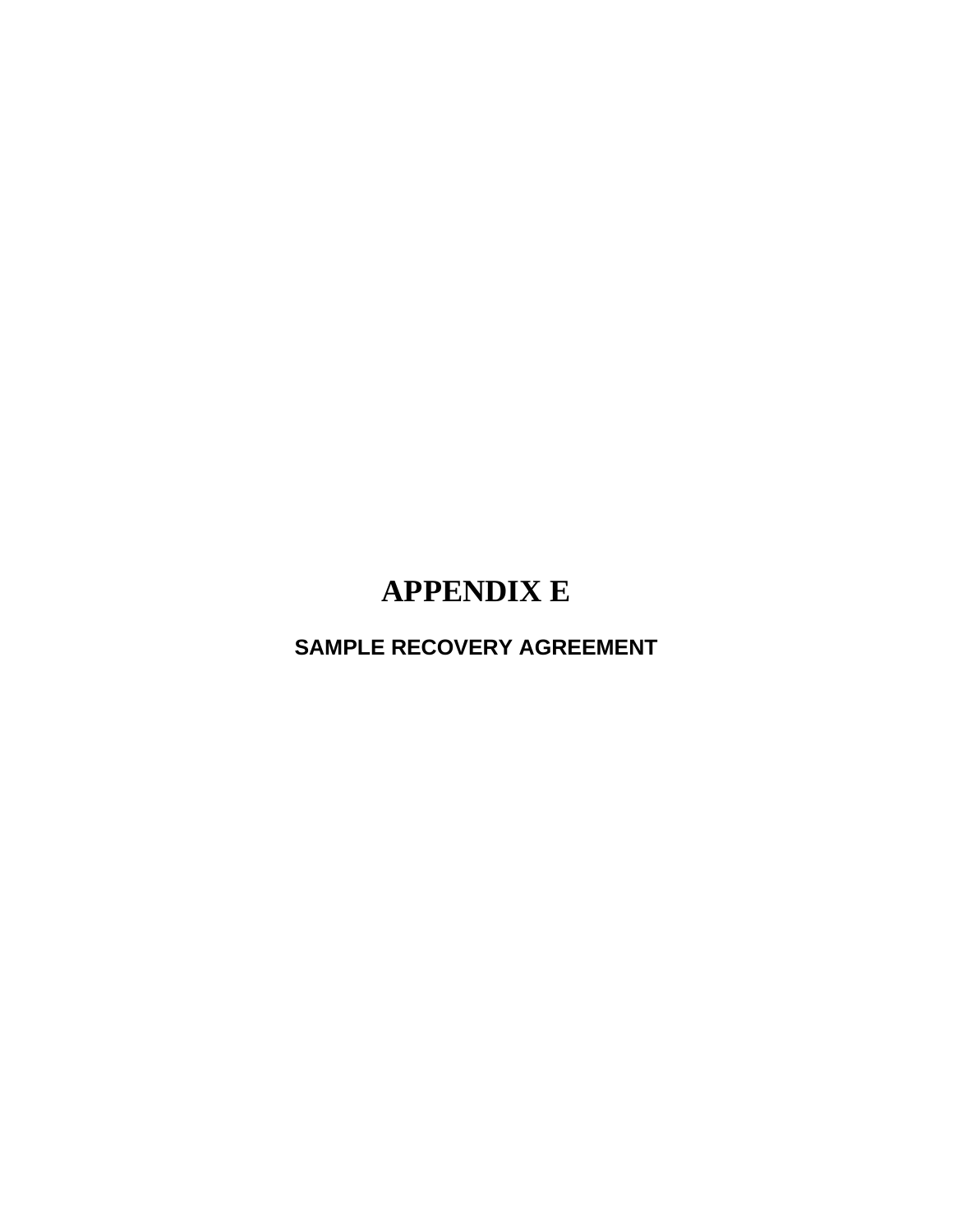## RECOVERY AGREEMENT

This RECOVERY AGREEMENT is entered into this  $\_\_$  day of  $\_\_$ and between the United States Fish and Wildlife Service (Service) and name of Water User (Water User).

WHEREAS, in 1988, the Secretary of Interior, the Governors of Wyoming, Colorado and Utah, and the Administrator of the Western Area Power Administration signed a Cooperative Agreement to implement the Recovery Implementation Program for Endangered Fish Species in the Upper Colorado River Basin (Recovery Program); and

WHEREAS, the Recovery Program is intended to recover the endangered fish while providing for water development in the Upper Basin to proceed in compliance with state law, interstate compacts and the Endangered Species Act; and

WHEREAS, the Colorado Water Congress has passed a resolution supporting the Recovery Program; and

WHEREAS, on \_\_\_\_\_\_\_\_\_\_\_, 2004, the Service issued a programmatic biological opinion (2004 Opinion) on the *Management Plan for Endangered Fishes in the Yampa River Basin*  concluding that implementation of specified elements of the Recovery Action Plan (Recovery Elements), along with existing and a specified amount of new depletions, are not likely to jeopardize the continued existence of the endangered fish or adversely modify their critical habitat in the Yampa River subbasin and Green River subbasin downstream of the Yampa River confluence; and

WHEREAS, Water User is the choose one: owner/operator/contractor of name of water project or projects (Water Project), which causes or will cause depletions to the Yampa River subbasin; and

WHEREAS, Water User desires certainty that its depletions can occur consistent with section 7 and section 9 of the Endangered Species Act (ESA); and

WHEREAS, the Service desires a commitment from Water User to the Recovery Program so that the Program can actually be implemented to recover the endangered fish and to carry out the Recovery Elements.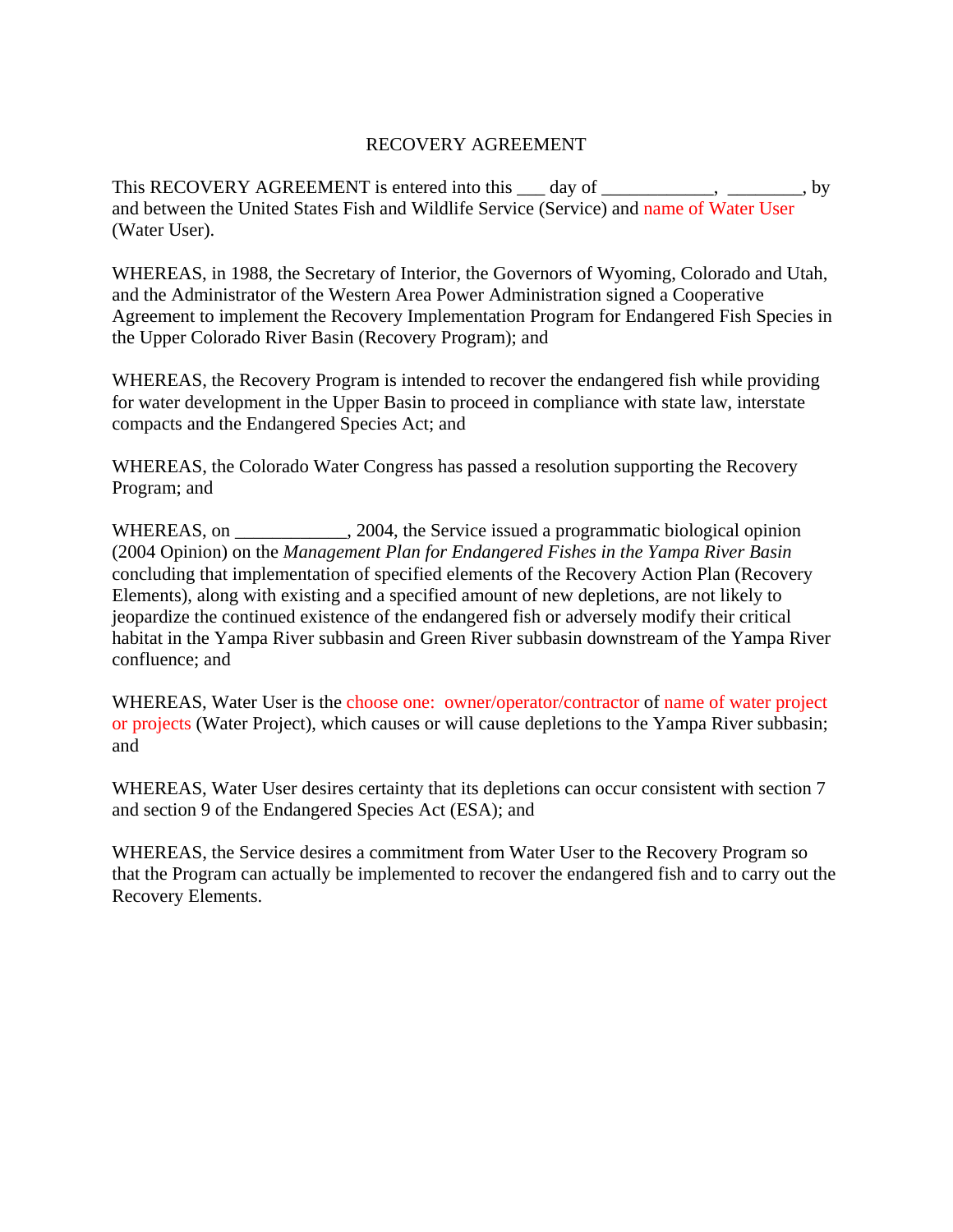## NOW THEREFORE, Water User and the Service agree as follows<sup>1</sup>:

1. The Service agrees that implementation of the Recovery Elements specified in the 2004 Opinion will avoid the likelihood of jeopardy and adverse modification under section 7 of the ESA, for depletion impacts caused by Water User's Water Project. Any consultations under section 7 regarding Water Project's depletions are to be governed by the provisions of the 2004 Opinion. The Service agrees that, except as provided in the 2004 Opinion, no other measure or action shall be required or imposed on Water Project to comply with section 7 or section 9 of the ESA with regard to Water Project's depletion impacts or other impacts covered by the 2004 Opinion. Water User is entitled to rely on this Agreement in making the commitment described in paragraph 2.

2. Water User agrees not to take any action which would probably prevent the implementation of the Recovery Elements. To the extent implementing the Recovery Elements requires active cooperation by Water User, Water User agrees to take reasonable actions required to implement those Recovery Elements. Water User will not be required to take any action that would violate its decrees or the statutory authorization for Water Project, or any applicable limits on Water User's legal authority. Water User will not be precluded from undertaking good faith negotiations over terms and conditions applicable to implementation of the Recovery Elements.

3. If the Service believes that Water User has violated paragraph 2 of this Recovery Agreement, the Service shall notify both Water User and the Management Committee of the Recovery Program. Water User and the Management Committee shall have a reasonable opportunity to comment to the Service regarding the existence of a violation and to recommend remedies, if appropriate. The Service will consider the comments of Water User and the comments and recommendations of the Management Committee, but retains the authority to determine the existence of a violation. If the Service reasonably determines that a violation has occurred and will not be remedied by Water User despite an opportunity to do so, the Service may request reinitiation of consultation on Water Project without reinitiating other consultations as would otherwise be required by the "Reinitiation Notice" section of the 2004 Opinion. In that event, the Water Project's depletions would be excluded from the depletions covered by 2004 Opinion and the protection provided by the Incidental Take Statement.

4. Nothing in this Recovery Agreement shall be deemed to affect the authorized purposes of Water User's Water Project or The Service' statutory authority.

5. The signing of this Recovery Agreement does not constitute any admission by Water User regarding the application of the ESA to the depletions of Water User's Water Project.

<sup>&</sup>lt;u>1</u>  $<sup>1</sup>$ Individual Recovery Agreement may be changed to fit specific circumstances.</sup>